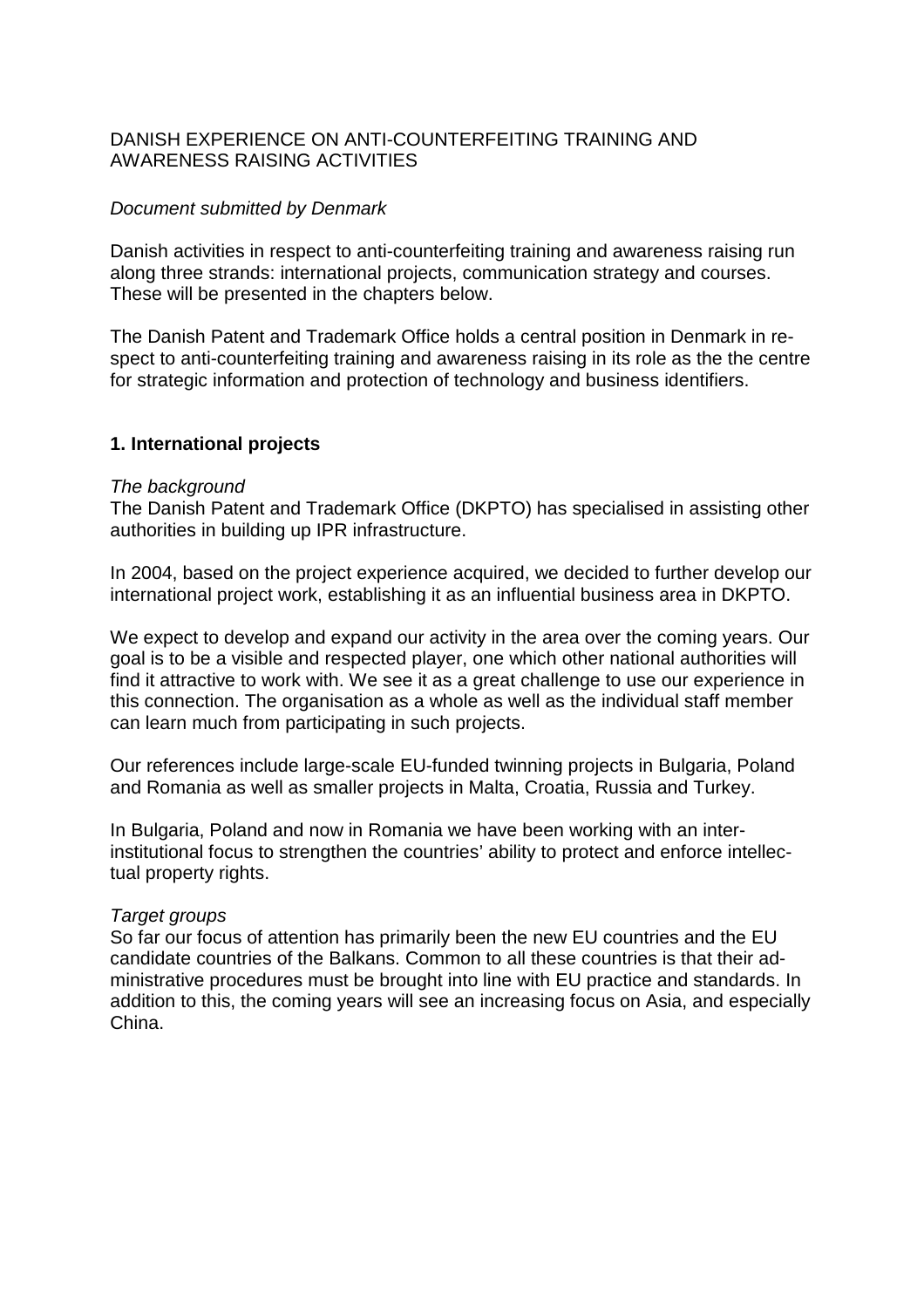### Funding

Funding for projects is applied for with the EU, for example through the Phare Twinning programme. On previous occasions, we have also received funding from the Danish Ministry for Foreign Affairs.

#### Anti-counterfeiting training in international projects

The experience from the international projects is that the best way to facilitate learning is to provide trainers who know the issues from their own daily work, and who can provide relevant cases to support theory. Therefore, DKPTO has developed cooperation with Danish Police, Danish Customs authorities and specialists within the judiciary to ensure that police officers, customs officers, judges etc. are trained by their peers.

Resources and qualifications among the participants in training vary widely from country to country and also within countries. Some participants may not even have access to a computer while others have state-of-the art equipment at their disposal. DKPTO copes with this challenge by conducting training needs assessment as early as possible in the course of a project.

When the actual training starts, the participants may prove to have other backgrounds than the target group identified in the needs assessment. Again this requires flexibility and tact on the part of the trainer and of the project management to meet the needs of the beneficiary.

A valuable lesson from the projects is that effective anti-counterfeiting measures require close cooperation between the stakeholders, i.e. national IPR authorities and international organisations such as WIPO, Interpol, World Customs Organization, World Health Organisation et al. It is of great importance to address the issue of inter-institutional cooperation during the training or as a separate activity. This can also be done – as it will be in Romania – as a separate activity - or, as it will be in Poland – in the form of common training.

In regards of the enforcement training targeting the police and customs services it has shown highly valuable to incorporate presentations from various rightholders (actors from the private sector). Their input has provided the beneficiaries with valuable input on how to distinguish a counterfeit product from an original product. The added value of the rightholders is that their input makes it easier for customs and p lice officers to identify pirated goods. The cooperation between the rightholders and especially the customs authorities is well developed in Denmark. This kind of cooperation should be highly encouraged as it has a clear added value for all key stakeholders

Finally, the projects have proven to be beneficial for the cooperation between Danish authorities: The DKPTO's knowledge of the way operational enforcement is carried out at the border or internally in Denmark and other countries has been improved. DKPTO's contacts to the Danish enforcement agencies nationally have also increased, thereby creating valuable professional networks for DKPTO.

For more information on DKPTO's international projects, please see attachment.